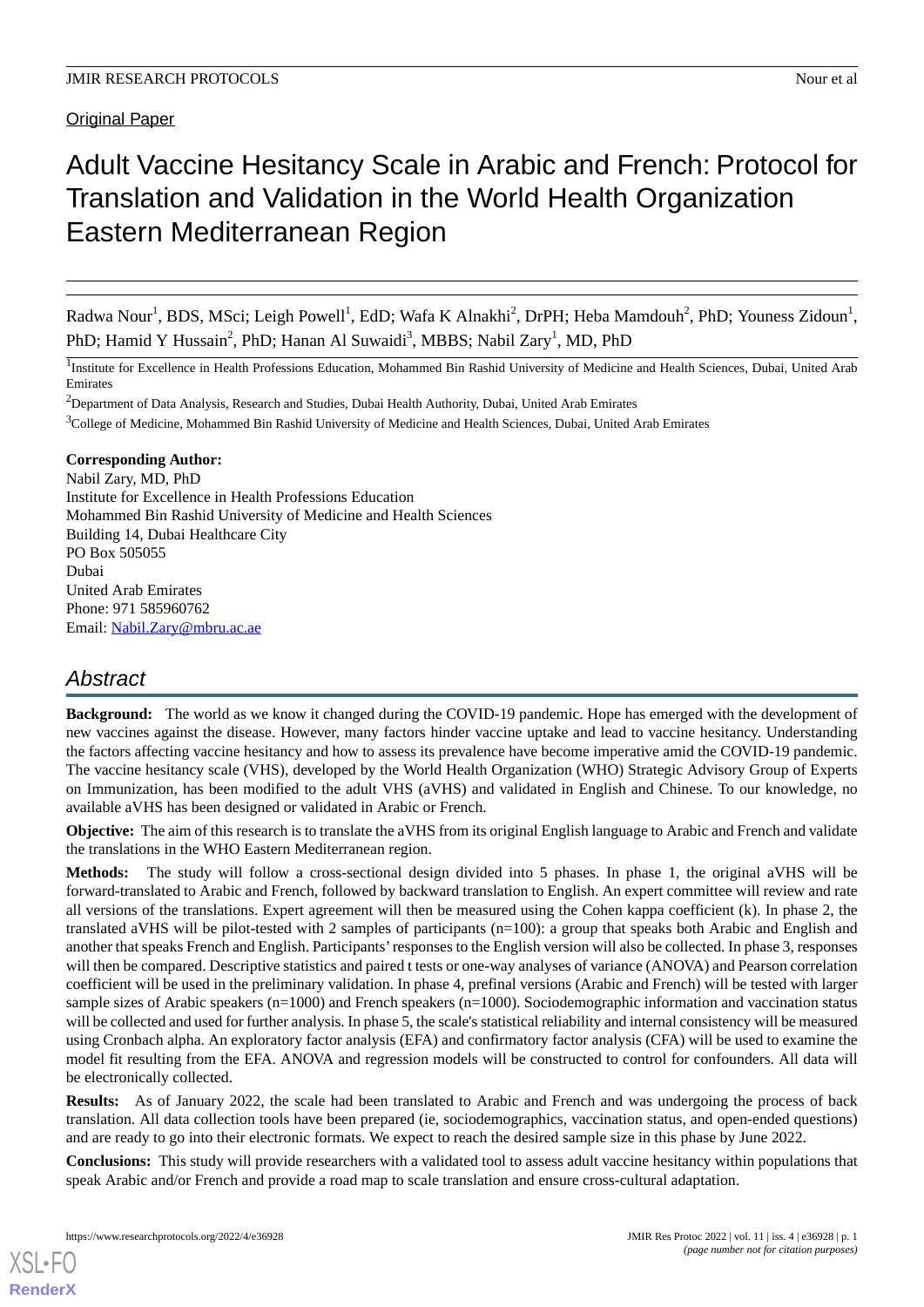**International Registered Report Identifier (IRRID):** PRR1-10.2196/36928

*(JMIR Res Protoc 2022;11(4):e36928)* doi:  $10.2196/36928$ 

## **KEYWORDS**

scale; instrument; vaccine hesitancy; COVID-19; validation; translation; Arabic; French; EMRO

# *Introduction*

# **Background**

The world as we know it changed during the COVID-19 pandemic. Although hope has emerged with the development of new vaccines against the disease, public health providers still face a significant challenge in ensuring uptake of those vaccines by the larger public. To achieve herd immunity to COVID-19, a substantial proportion of the population would need to be vaccinated [\[1](#page-6-0)]. However, there are many factors hindering vaccine uptake, including logistic and economic factors and misinformation leading to a lack of public confidence in the effectiveness and safety of the vaccines [[1](#page-6-0)[,2\]](#page-6-1). These are all factors that contribute to what has been termed vaccine hesitancy. Vaccine hesitancy is defined as the "refusal or delay of the uptake of vaccines despite the availability of services" [[3](#page-6-2)[,4](#page-6-3)]. Vaccine hesitancy is a global problem that has negatively impacted public health. The World Health Organization (WHO) Strategic Advisory Group of Experts on Immunization (SAGE) established a working group to address this issue [[3](#page-6-2)].

Understanding the factors affecting vaccine hesitancy and how to assess its prevalence have become imperative amid the COVID-19 pandemic. Developing new vaccines utilizing existing or new technologies spurred public scrutiny regarding the need, safety, and efficacy of such vaccines  $[1,2]$  $[1,2]$  $[1,2]$  $[1,2]$ . This prompted a need for a tool to help assess vaccine hesitancy among adults. Before this, vaccine hesitancy scales (VHS) available in the literature focused on parental attitudes and perceptions regarding vaccinating their children [\[5](#page-6-4)]. Various attempts were made to develop or adapt parental VHS tools for adults, but very few went through the rigor of being validated [[5](#page-6-4)[-8](#page-6-5)]. The need for such a validated scale has only increased with the COVID-19 pandemic.

Various scales have been developed to measure hesitancy among parents or health care workers [[5\]](#page-6-4). The WHO SAGE Working Group on Vaccine Hesitancy developed a 10-item VHS that is widely used in different countries and settings [\[9\]](#page-6-6). The VHS has been modified to the adult VHS (aVHS) and has been adapted and validated in English and Chinese [\[5](#page-6-4)].

The aVHS is a 10-item scale with a 5-point Likert scale ranging from "Strongly disagree" to "Strongly agree." The Likert scale items have scores ranging from 10 to 50, where 50 represents the highest degree of vaccine hesitancy and 10 represents the lowest. The scores on 7 items on the scale will be reverse coded so that the highest scores reflect the highest degree of vaccine hesitancy. A cut-off score of 24 is used to dichotomize the outcome into "vaccine hesitant" and "not vaccine hesitant" categories. The score range and cut-off score have been proposed and validated by the research team developing the scale [[5](#page-6-4)].

# **Objective**

To our knowledge, no available aVHS has been designed or validated in Arabic or French.

Both of these languages are widely used in the countries included in the WHO Regional Office of the Eastern Mediterranean (EMRO) [\[10](#page-6-7)], with Arabic being the most commonly used language in EMRO and French being a commonly used language in EMRO countries such as Algeria, Tunisia, Morocco, and Djibouti. For the aVHS to be valid for these populations, the scale must undergo translation and cultural adaptation prior to validation and reliability testing. This study will adopt a rigorous methodology to translate and validate the aVHS and conduct a proper psychometric evaluation of the translated version to make the scale available to all scholars in the EMRO region and beyond. In addition, we plan to survey a representative sample of the region to assess the aVHS' structure, internal consistency, and validity across different social and demographic settings. Therefore, this research aims to translate the aVHS from its original English language to Arabic and French and validate the translations in the WHO Eastern Mediterranean region.

# *Methods*

The study will follow a cross-sectional design divided into 5 phases inspired by the methodology proposed in the "Guidelines for developing, translating, and validating a questionnaire in perioperative and pain medicine" [\[11](#page-6-8)]. Study phases are detailed in the following sections and illustrated in [Figure 1.](#page-2-0)

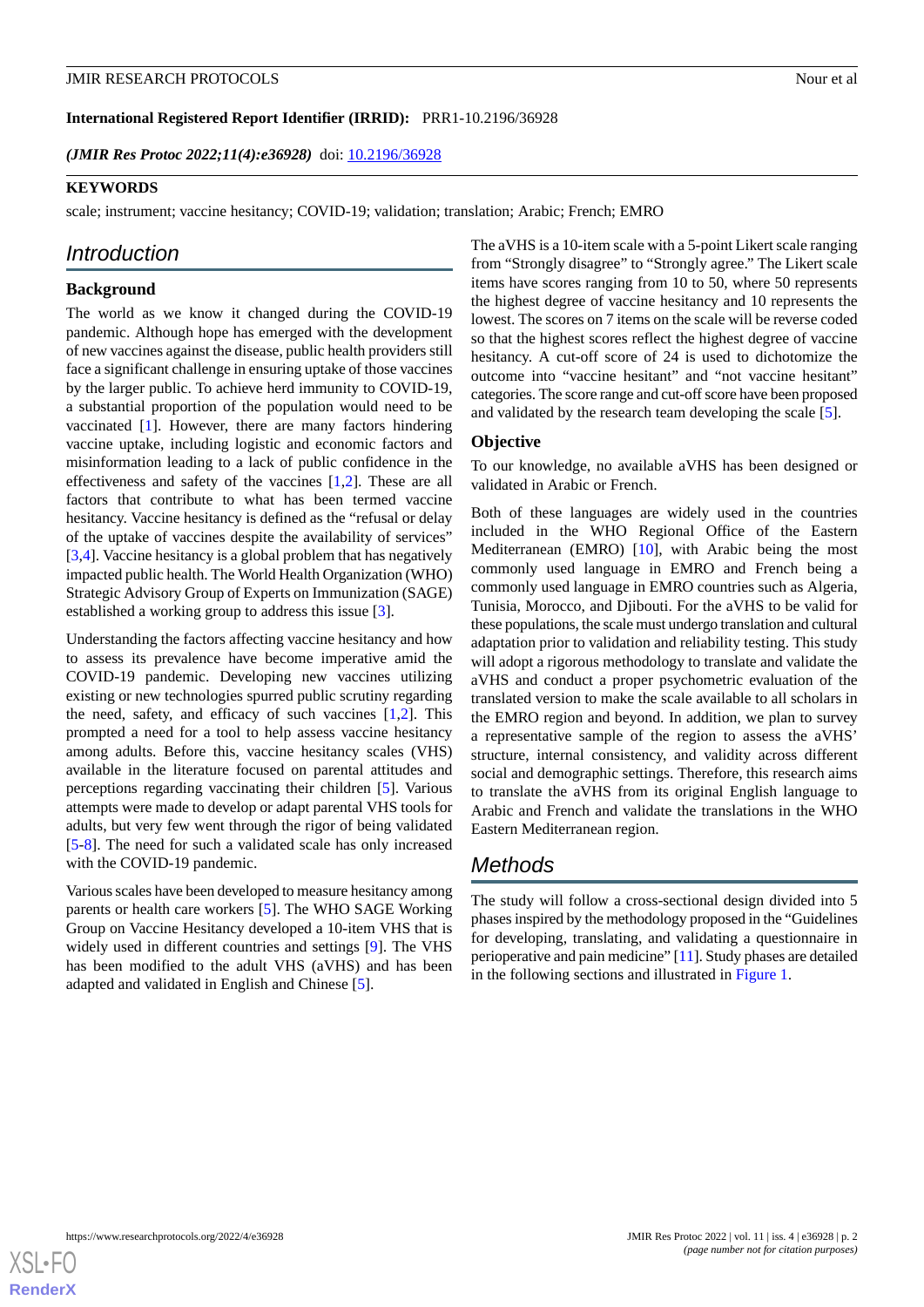<span id="page-2-0"></span>Figure 1. Flow diagram of study phases. aVHS: adult vaccine hesitancy scale.



#### **Study Phases**

[XSL](http://www.w3.org/Style/XSL)•FO **[RenderX](http://www.renderx.com/)**

# *Phase 1: Translation*

The original aVHS will be forward translated to Arabic by individuals who are bilingual in Arabic and English and translated to French by individuals who are bilingual in French and English. Translators' mother tongues are the language of translation in order to capture the target language's nuances better. Backward translation will be conducted to reveal any

https://www.researchprotocols.org/2022/4/e36928 JMIR Res Protoc 2022 | vol. 11 | iss. 4 | e36928 | p. 3

misunderstanding or miswording in the forward translation. A different set of bilingual individuals (Arabic and English; French and English) will conduct the back translation into their mother tongues. To avoid bias, back-translators will not be aware of the intended purpose of the scale and will be blinded to the English version. A review of all versions of the translations and any discrepancies will be reviewed and resolved by an expert review committee of 6 to 10 members [[12\]](#page-6-9). The committee will be required to rate each item for relevance, representativeness,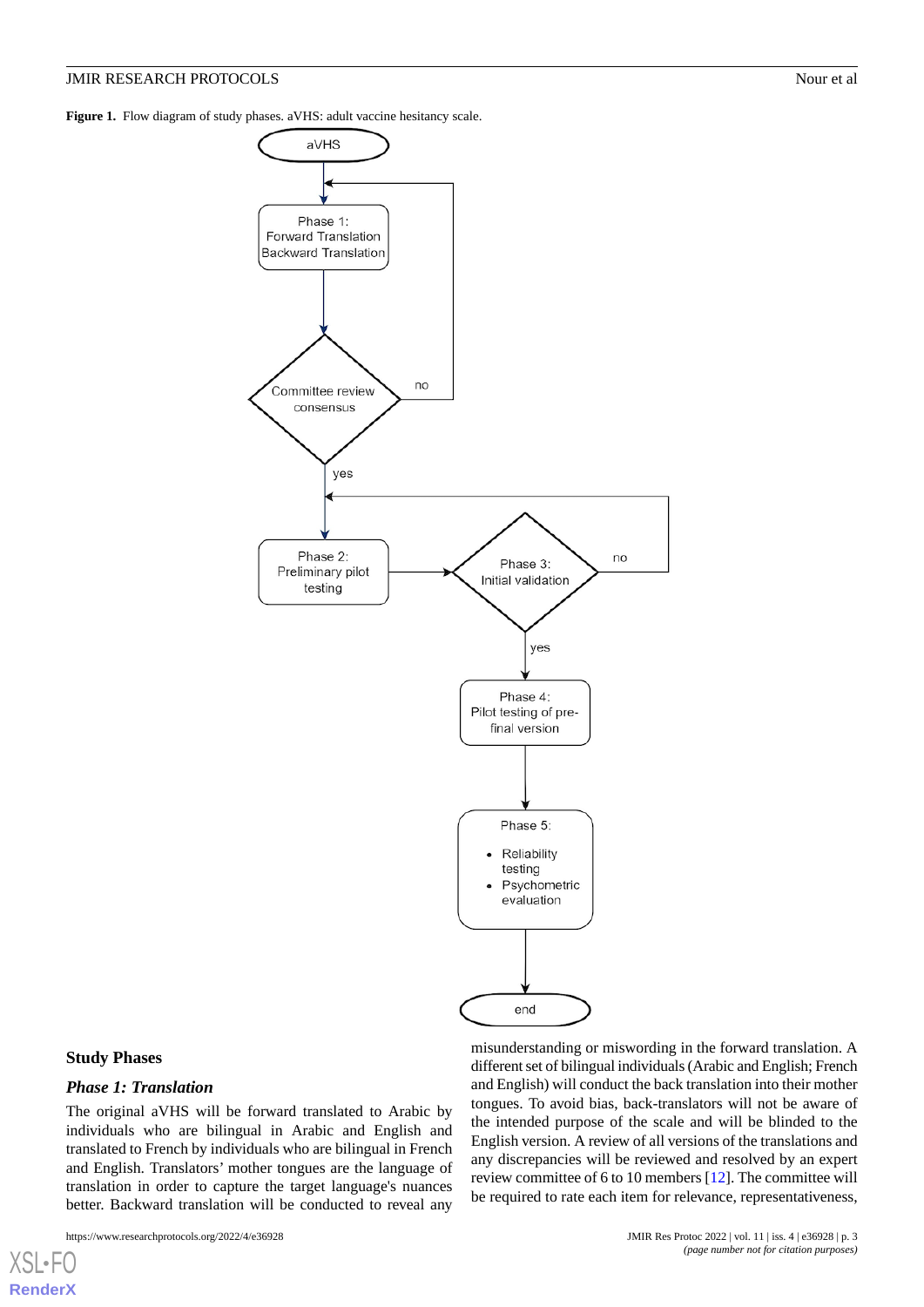<span id="page-3-0"></span>**Table 1.** Data collection tools for each testing phase.

and technical quality on a scale of (accept—reject—modify). Expert agreement will then be measured using the Cohen kappa coefficient; a cut-off of  $\geq$ 0.70 will be deemed acceptable [[13\]](#page-6-10).

The translation and back-translation process will be repeated until a satisfactory agreement is reached.

The data collection tools for this study will include both the English and translated versions of the aVHS [\(Table 1\)](#page-3-0).

| Data collection tool           | Preliminary pilot testing phase | Testing of prefinal version |
|--------------------------------|---------------------------------|-----------------------------|
| aVHS <sup>a</sup> (Translated) |                                 | X                           |
| aVHS (English)                 | X                               | $\mathbf{C}$                |
| A set of open-ended questions  | X                               | __                          |
| Sociodemographics              |                                 | X                           |
| Vaccination status             |                                 | X                           |

<sup>a</sup>aVHS: adult vaccine hesitancy scale.

<sup>b</sup>Tool will be used.

<sup>c</sup>Tool will not be used.

# *Phase 2: Preliminary Pilot Testing*

The translated aVHS will be pilot tested with 2 samples of participants: a group that speaks both Arabic and English and another that speaks French and English. Based on previous studies, at least 5 participants per scale item are required for testing [[5,](#page-6-4)[14\]](#page-6-11). As such, our sample size will be 100, equally divided between the Arabic and French translations. A convenience sampling approach will be utilized. Participants will be approached on the Mohammed Bin Rashid University (MBRU) campus and screened for inclusion criteria. They will be asked to complete the translated scale and subsequently requested (verbally by an interviewer) to elaborate on what they thought each scale item meant. This process helps ensure that the translated items retain the same meaning as intended in the English scale and ensure there is no confusion regarding the translated scale. After participants complete this process using the translated aVHS, participants will be asked to complete the aVHS in English. Items on the original English scale will be in a different order from that of the translated version [[12\]](#page-6-9). Therefore, participants will be asked to complete the translated version first without seeing the original scale.

### *Phase 3: Initial Validation Phase*

Responses to both the English and translated versions of the scale will then be compared. Statistical analyses will be conducted to test the reliability of the translation against the original scale. Descriptive statistics and paired *t* tests or 1-way analyses of variance (ANOVA) will be used to analyze the data collected. The Pearson correlation coefficient will be used in preliminary validation of translated versions against the original version of the scale. If reliability is not achieved, then phase 2 will be repeated. If the translated versions are statistically reliable, these will become the prefinal versions for phase 4.

# *Phase 4: Testing of the Prefinal Version*

Prefinal versions (Arabic and French) will be tested with a larger sample. Generally, there is a lack of consensus on the sample size required for validity testing of a scale [\[15](#page-6-12)]. A review of the research in this area found it has been recommended to use at least 10 participants per item when doing a comprehensive psychometric analysis [[12,](#page-6-9)[16](#page-6-13)] and that between 300 and 500 participants are required to perform an exploratory factor analysis (EFA) [[12\]](#page-6-9), which will be conducted in this study. A sample size of 1000 participants was deemed "excellent" for scale validation  $[12,17]$  $[12,17]$  $[12,17]$ ; therefore, our proposed sample size is 1000 Arabic speakers and 1000 French speakers. This sample size is set to avoid sampling errors that may reduce the statistical power needed to validate the scale [[18\]](#page-6-15). Data about participants, such as sociodemographic information and vaccination status, will also be collected (as detailed in [Table 2](#page-4-0)) and used for further analysis.

Data will be collected anonymously via a link to an online survey hosted locally at MBRU. The link will be posted on different social media platforms. A series of questions to determine participant eligibility will be asked. Those who meet the inclusion criteria will be able to proceed to data collection.

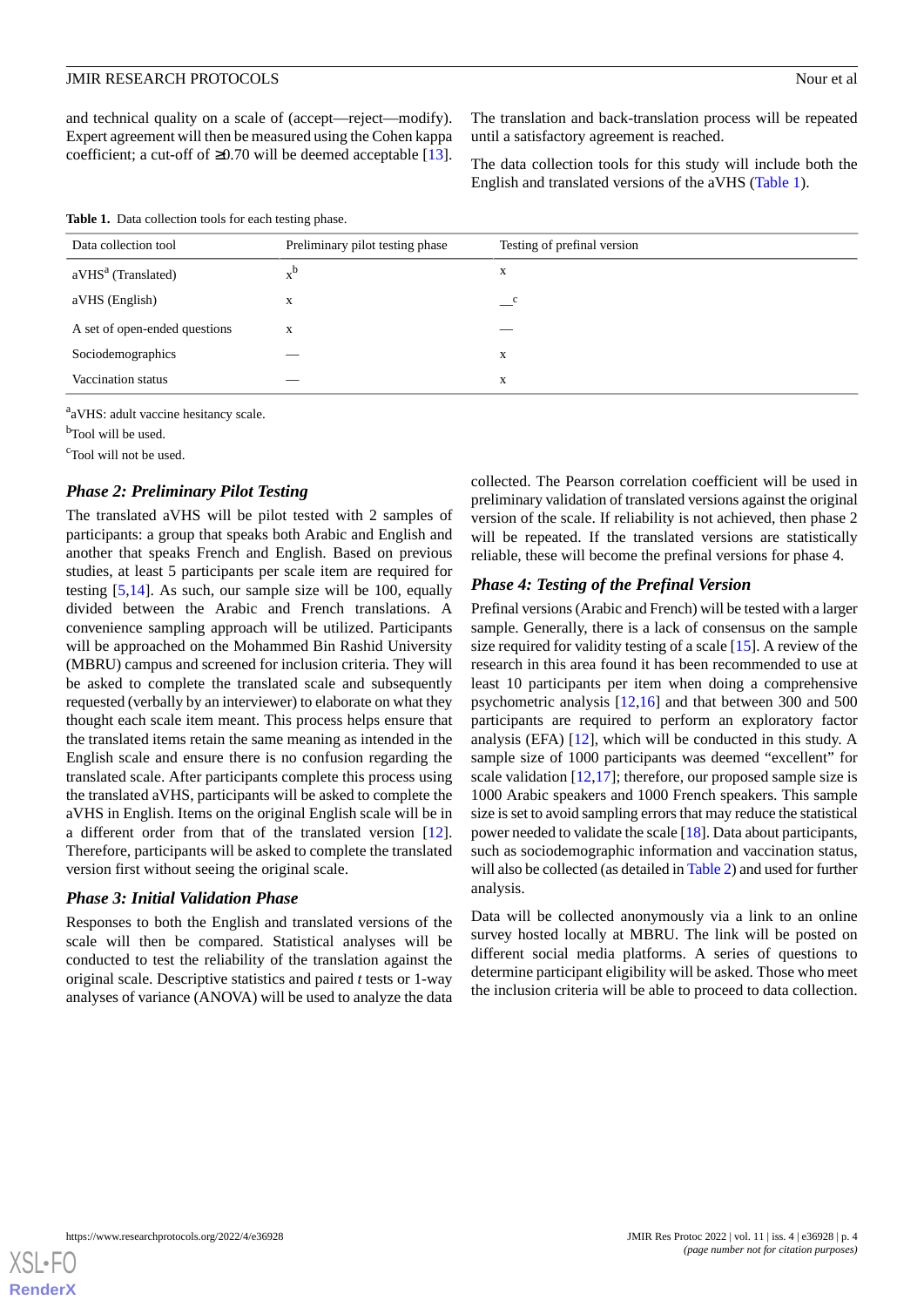<span id="page-4-0"></span>**Table 2.** Variable names and types.

| Variable name     | Measurement level    | Description/parameter                                                                                                                                                                                                                                                                                                                                 |
|-------------------|----------------------|-------------------------------------------------------------------------------------------------------------------------------------------------------------------------------------------------------------------------------------------------------------------------------------------------------------------------------------------------------|
| Age (years)       | Categorical          | $18-25$ , 26-35, 36-45, 46-55, 56-65, 66-75, $\geq$ 76                                                                                                                                                                                                                                                                                                |
| Gender            | Categorical          | Male, female, other                                                                                                                                                                                                                                                                                                                                   |
| Occupation $[19]$ | Categorical          | 1. Managers; 2. Professionals; 3. Technicians and associate profes-<br>sionals; 4. Clerical support workers; 5. Services and sales workers;<br>6. Skilled agriculture, forestry, and fishery workers; 7. Craft and<br>related trade workers; 8. Plant and machine operators and assemblers;<br>9. Elementary occupations; 0. Armed forces occupations |
| Nationality       | Categorical          | Based on the World Bank list of countries [20]                                                                                                                                                                                                                                                                                                        |
| Income $(US \$    | Numerical            | Annual                                                                                                                                                                                                                                                                                                                                                |
| aVHS <sup>a</sup> | 5-point Likert scale | Strongly disagree to strongly agree                                                                                                                                                                                                                                                                                                                   |

<sup>a</sup>aVHS: adult vaccine hesitancy scale.

# *Phase 5: Validation of the Prefinal Version (Psychometric Testing)*

The scale's statistical reliability and internal consistency will be measured using Cronbach alpha; values range from 0 to 1, where a value of 0 indicates no internal consistency and a value of 1 reflects perfect internal consistency. A Cronbach alpha cut-off of 0.70 will indicate adequate internal consistency [[21\]](#page-6-18). An EFA will be conducted to examine the structure of the scale as well as reliability of the items. Confirmatory factor analysis (CFA) will be used to examine model fit resulting from the EFA. ANOVA or regression models will be constructed to evaluate potential confounding effects arising from variations in sociodemographic factors of the participants. Continuous variables will be further categorized after data visualization to avoid groups with sparse data. Mean, medians, IQRs, and SDs will be used to describe continuous variables. For categorical or non-normally distributed variables, the Wilcoxon Signed Rank test will be used. Frequency distributions, percentages, and chi-square tests will describe binary and categorical variables and identify significant differences between groups. The correlation between vaccine hesitancy scores and the vaccination status reported by participants will also be explored. Analyses will be conducted and reported for both Arabic and French versions independently.

All data will be electronically collected (ie, templates, devices) to ensure the standardization of the data collection process and minimize errors from manual data entry.

# **Privacy, Confidentiality, and Data Storage**

No identifying information will be collected from participants in any of the study phases. Data will be collected and stored on local MBRU servers. Data collected for the validation of the prefinal version phase will be anonymously collected via a link to an online survey hosted on a website hosted locally. The link will be posted on different social media platforms, and only the research team will have access to the data.

The study is part of the research project titled "Addressing Vaccine Hesitancy through Targeted and Personalized Mobile Educational Interventions for Different Populations in the Eastern Mediterranean region."

# **Ethical Approval**

The study has been reviewed and approved by the institutional review board of Mohammed Bin Rashid University of Medicine and Health Sciences (MBRU IRB-2021-87).

# **Data Analysis**

Data analysis in each phase will follow the steps explained in the preceding paragraphs. Statistical analysis software will be used to analyse the data set. A complete case analysis approach will be adopted. Data will be tested for normality, visually using histograms and statistically using the Shapiro-Wilk test. The significance level cut-off will be set at *P*<.05*,* and exact *P* values will be reported.

# *Results*

As of January 2022, the scale had been translated to Arabic ([Multimedia Appendix 1\)](#page-5-0) and French [\(Multimedia Appendix](#page-5-1) [2\)](#page-5-1) and was undergoing back translation. The original English version can also be found in [Multimedia Appendix 3.](#page-6-19) All data collection tools have been prepared (ie, sociodemographics, vaccination status, and open-ended questions) and are ready to go into their electronic formats.

This project includes 3 stages of data collection and analysis: (1) expert agreement on translation; (2) initial validation phase where responses on both versions of the scale will be compared; and (3) psychometric testing of the prefinal version in which internal consistency, validity, and model fit will be explored and tested. We expect to reach the desired sample size in this phase (2000 participants) by June 2022.

All translated versions of the scale will be publicly available to scholars free of charge.

# *Discussion*

# **Overview**

This study is part of a group of studies conducted by the Institute for Excellence in Health Professions Education (ieHPE) at MBRU, located in Dubai, United Arab Emirates. These studies are all taking different approaches to address vaccine hesitancy. The original, English-language version of the aVHS is being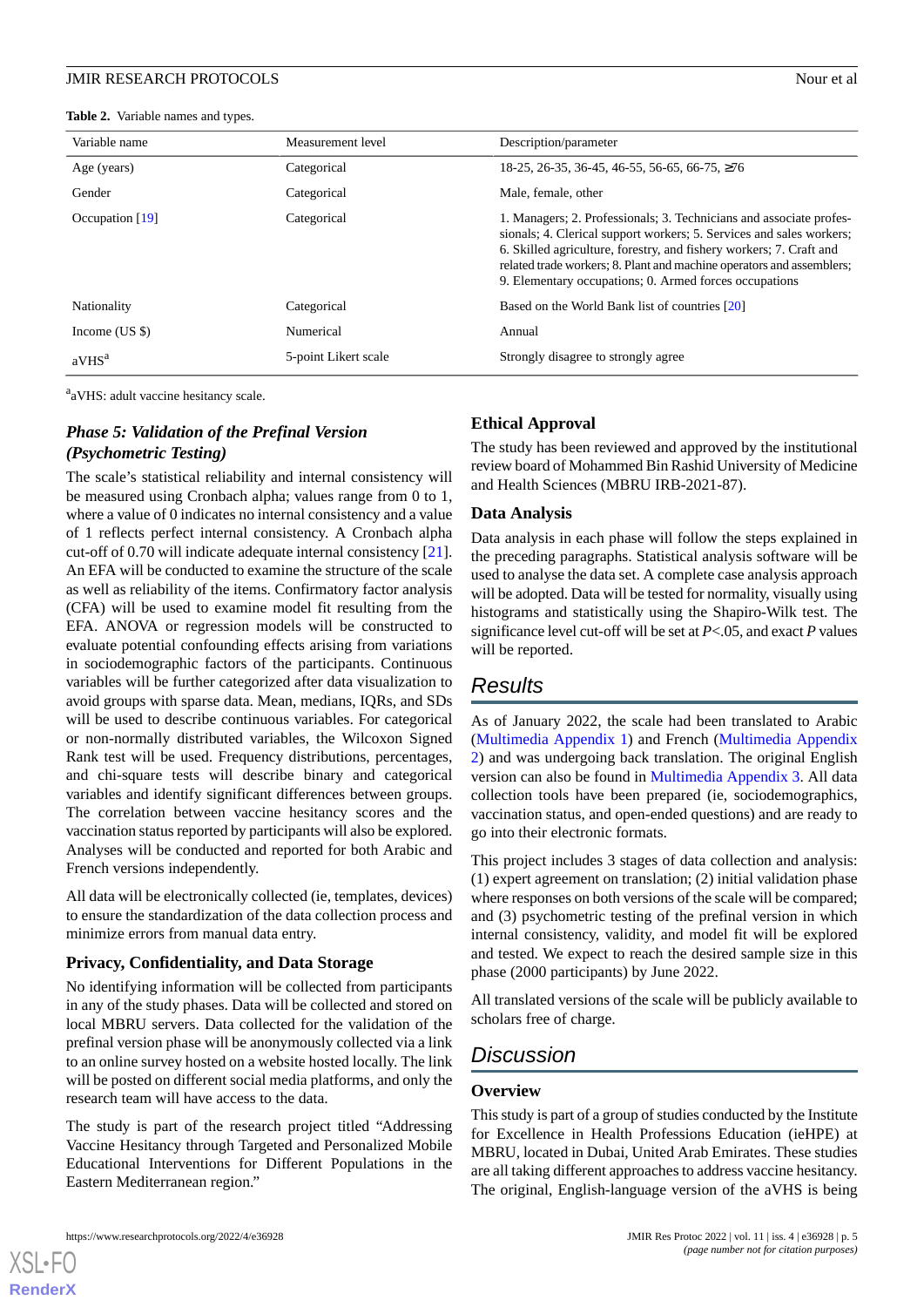used as part of these studies (unpublished). We selected the aVHS as it is one of very few tools to have undergone validation prior to implementation. In this project, we will be translating and validating the scale for countries included in the WHO EMRO [\[10](#page-6-7)], in which most of the population speak Arabic and/or French. We reviewed the literature and found existing VHS in Arabic; however, none of them have undergone a rigorous validation process [[22](#page-6-20)[-25](#page-7-0)]. Such a process is needed to clarify the underpinnings of the scale factor loadings, structure, and stability. For example, suppose we aim to understand vaccine hesitancy in our region. In that case, we cannot simply rely upon scales that have been validated in a different setting; surveys, questionnaires, and scales, in general, cannot be validated unless they have been validated and tested on the population in which they are planned to be used [[26\]](#page-7-1). Our objective is to adopt a rigorous methodology to ensure validity and reliability of the tool.

Sample size assessment was also an issue we encountered while planning the study. There is no clear consensus in the literature for the sample size calculation required for scale validation. For example, published studies mentioned that 1000 was an ideal sample size [[12,](#page-6-9)[17\]](#page-6-14), while others reported that 10 subjects per item would be sufficient [\[11](#page-6-8)]. This would have reduced the proposed sample size from 1000 to 100 for this 10-item scale study. It was also previously mentioned that 300 to 500 subjects are required to perform an EFA [\[12](#page-6-9)]. We chose the sample size for this study because it ensures we will be able to conduct the analysis proposed.

Our literature review also uncovered that sociodemographic factors and differences in the political climate are potentially reflected in vaccine hesitancy status [\[3](#page-6-2),[26](#page-7-1)[,27](#page-7-2)]. Interestingly, although overall health in general has commonly been associated with higher educational level [\[3](#page-6-2)], those with higher educational levels have been shown to have a greater hesitancy to vaccinate [[3\]](#page-6-2), even among health care providers [[27\]](#page-7-2), demonstrating that underlying social determinants are different than with overall health. The sociodemographic factors that are correlated with vaccine hesitancy have been explored in some studies in the region [\[28](#page-7-3)]. Still, most have focused on a single country [[25\]](#page-7-0),

while other studies did not address these factors [[24](#page-7-4)[,29](#page-7-5)]. This study aims to explore those factors across different countries in the region. In addition, the relationship between vaccine hesitancy and actual vaccination will be explored and reported in this study. Although some countries mandate vaccination for their citizens and some pose some restrictions on unvaccinated individuals, vaccine hesitancy as a perspective might be independent of actual vaccination. This is a meaningful relationship to explore to understand the population's attitude toward vaccines and actual behaviors potentially influenced by governments' mandates.

#### **Limitations**

One of the limitations of the protocol is the convenience sampling approach utilized. Although convenience sampling could potentially introduce bias to the study results, it is still a practical approach utilized by various studies, especially in the absence of a sampling frame. We expect this to be a minor issue in phase 3 of the study as this phase aims to test the translation only. As for phase 4, data stratification and regression models will allow us to elucidate and control for potential bias. Another limitation is posting the survey online. We are aware that this impacts the generalizability of the results, since only people with electronic devices, internet connection, and a degree of digital literacy will be able to access the survey and may not be representative of the rest of the population. But since this protocol proposes translating and validating the scale and does not aim at measuring the prevalence of vaccine hesitancy, we hypothesize that the impact should be minor.

### **Conclusions**

This study will provide researchers with a validated tool to assess adult vaccine hesitancy within populations that speak Arabic or French and provide a road map on how to scale translation and ensure cross-cultural adaptation. We aim at supporting our approach with statistical evidence.

Any work resulting from this project will be disseminated nationally and internationally through submission to academic journals and international conferences.

#### **Acknowledgments**

<span id="page-5-0"></span>This work was supported in part by the Al Jalila Foundation and is funded by a Pfizer Independent Medical Education Grant (Agreement Number 67504787).

#### **Conflicts of Interest**

<span id="page-5-1"></span>None declared.

### **Multimedia Appendix 1**

Arabic translation of the adult vaccine hesitancy scale (aVHS). [[DOCX File , 17 KB](https://jmir.org/api/download?alt_name=resprot_v11i4e36928_app1.docx&filename=726dd6b7861545815d45d3da5252262e.docx)-[Multimedia Appendix 1\]](https://jmir.org/api/download?alt_name=resprot_v11i4e36928_app1.docx&filename=726dd6b7861545815d45d3da5252262e.docx)

### **Multimedia Appendix 2**

French translation of the adult vaccine hesitancy scale (aVHS). [[DOCX File , 17 KB](https://jmir.org/api/download?alt_name=resprot_v11i4e36928_app2.docx&filename=859a2e8d0ae445fb15ee5e061121869d.docx)-[Multimedia Appendix 2\]](https://jmir.org/api/download?alt_name=resprot_v11i4e36928_app2.docx&filename=859a2e8d0ae445fb15ee5e061121869d.docx)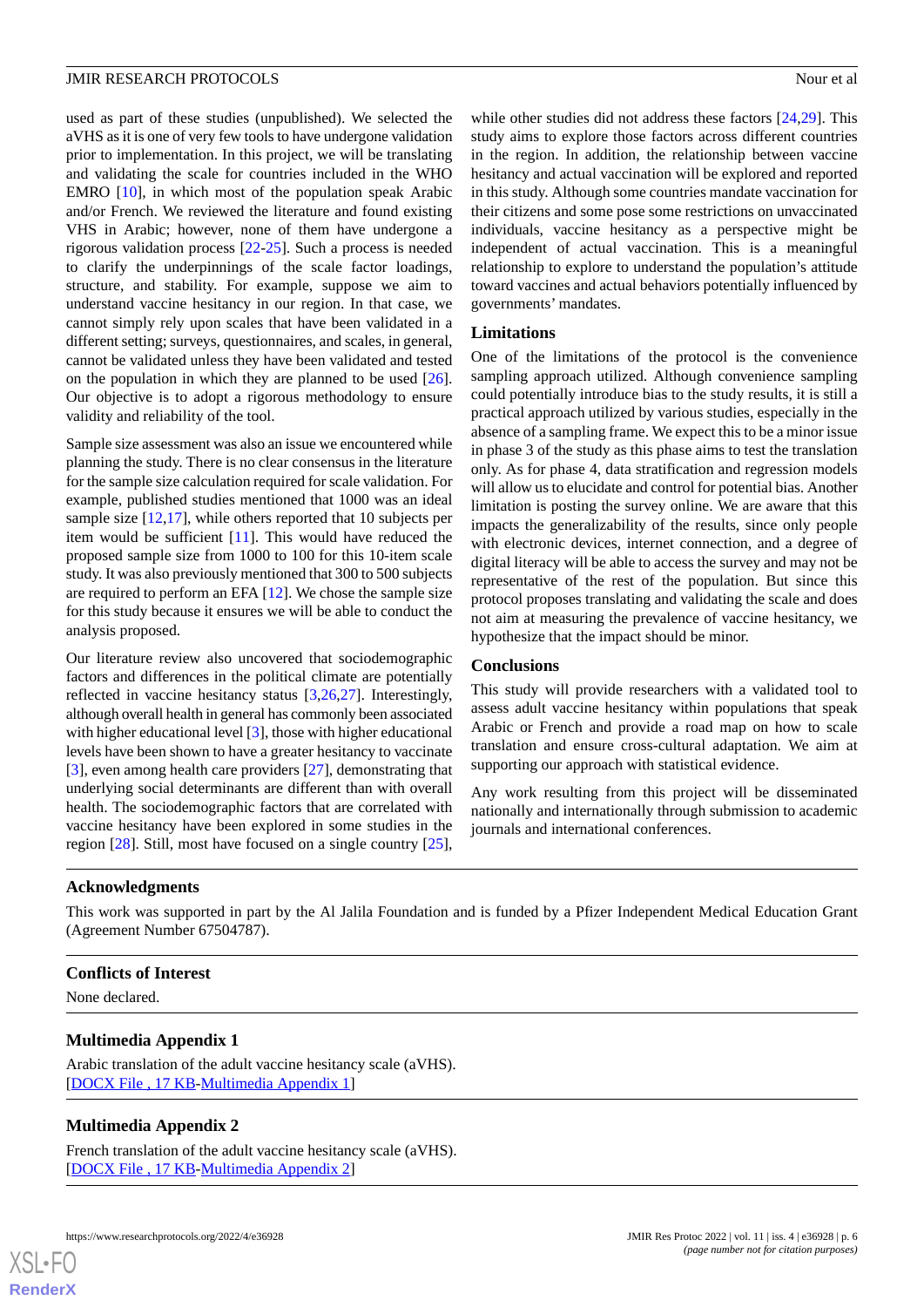# <span id="page-6-19"></span>**Multimedia Appendix 3**

Original English version of the adult vaccine hesitancy scale (aVHS). [[DOCX File , 14 KB](https://jmir.org/api/download?alt_name=resprot_v11i4e36928_app3.docx&filename=eeac4a244f2aaf22c6e0126a4a00498e.docx)-[Multimedia Appendix 3\]](https://jmir.org/api/download?alt_name=resprot_v11i4e36928_app3.docx&filename=eeac4a244f2aaf22c6e0126a4a00498e.docx)

# <span id="page-6-0"></span>**References**

- 1. Enhancing public trust in COVID-19 vaccination: the role of governments. Organisation for Economic Co-operation and Development. 2021 May 10. URL: [https://www.oecd.org/coronavirus/policy-responses/](https://www.oecd.org/coronavirus/policy-responses/enhancing-public-trust-in-covid-19-vaccination-the-role-of-governments-eae0ec5a/)
- <span id="page-6-2"></span><span id="page-6-1"></span>[enhancing-public-trust-in-covid-19-vaccination-the-role-of-governments-eae0ec5a/](https://www.oecd.org/coronavirus/policy-responses/enhancing-public-trust-in-covid-19-vaccination-the-role-of-governments-eae0ec5a/) [accessed 2022-03-27] 2. Freeman D, Waite F, Rosebrock L, Petit A, Causier C, East A, et al. Coronavirus conspiracy beliefs, mistrust, and compliance with government guidelines in England. Psychol. Med 2020 May 21;52(2):251-263. [doi: [10.1017/s0033291720001890\]](http://dx.doi.org/10.1017/s0033291720001890)
- <span id="page-6-3"></span>3. Report of the SAGE working group on vaccine hesitancy. World Health Organization. 2014 Oct 1. URL: [https://www.](https://www.who.int/immunization/sage/meetings/2014/october/1_Report_WORKING_GROUP_vaccine_hesitancy_final.pdf) [who.int/immunization/sage/meetings/2014/october/1\\_Report\\_WORKING\\_GROUP\\_vaccine\\_hesitancy\\_final.pdf](https://www.who.int/immunization/sage/meetings/2014/october/1_Report_WORKING_GROUP_vaccine_hesitancy_final.pdf) [accessed] 2022-03-27]
- <span id="page-6-4"></span>4. Shapiro GK, Tatar O, Dube E, Amsel R, Knauper B, Naz A, et al. The vaccine hesitancy scale: Psychometric properties and validation. Vaccine 2018 Jan 29;36(5):660-667. [doi: [10.1016/j.vaccine.2017.12.043\]](http://dx.doi.org/10.1016/j.vaccine.2017.12.043) [Medline: [29289384\]](http://www.ncbi.nlm.nih.gov/entrez/query.fcgi?cmd=Retrieve&db=PubMed&list_uids=29289384&dopt=Abstract)
- 5. Akel KB, Masters NB, Shih S, Lu Y, Wagner AL. Modification of a vaccine hesitancy scale for use in adult vaccinations in the United States and China. Hum Vaccin Immunother 2021 Aug 03;17(8):2639-2646. [doi: [10.1080/21645515.2021.1884476\]](http://dx.doi.org/10.1080/21645515.2021.1884476) [Medline: [33769209\]](http://www.ncbi.nlm.nih.gov/entrez/query.fcgi?cmd=Retrieve&db=PubMed&list_uids=33769209&dopt=Abstract)
- 6. Lu J, Wen X, Guo Q, Ji M, Zhang F, Wagner AL, et al. Sensitivity to COVID-19 vaccine effectiveness and safety in Shanghai, China. Vaccines (Basel) 2021 May 07;9(5):472 [\[FREE Full text\]](https://www.mdpi.com/resolver?pii=vaccines9050472) [doi: [10.3390/vaccines9050472\]](http://dx.doi.org/10.3390/vaccines9050472) [Medline: [34067141](http://www.ncbi.nlm.nih.gov/entrez/query.fcgi?cmd=Retrieve&db=PubMed&list_uids=34067141&dopt=Abstract)]
- <span id="page-6-5"></span>7. Liu T, He Z, Huang J, Yan N, Chen Q, Huang F, et al. A comparison of vaccine hesitancy of COVID-19 vaccination in China and the United States. Vaccines (Basel) 2021 Jun 14;9(6):649 [\[FREE Full text\]](https://www.mdpi.com/resolver?pii=vaccines9060649) [doi: [10.3390/vaccines9060649\]](http://dx.doi.org/10.3390/vaccines9060649) [Medline: [34198716](http://www.ncbi.nlm.nih.gov/entrez/query.fcgi?cmd=Retrieve&db=PubMed&list_uids=34198716&dopt=Abstract)]
- <span id="page-6-6"></span>8. Freeman D, Loe BS, Chadwick A, Vaccari C, Waite F, Rosebrock L, et al. COVID-19 vaccine hesitancy in the UK: the Oxford coronavirus explanations, attitudes, and narratives survey (Oceans) II. Psychol Med 2020 Dec 11:1-15 [[FREE Full](http://europepmc.org/abstract/MED/33305716) [text](http://europepmc.org/abstract/MED/33305716)] [doi: [10.1017/S0033291720005188](http://dx.doi.org/10.1017/S0033291720005188)] [Medline: [33305716](http://www.ncbi.nlm.nih.gov/entrez/query.fcgi?cmd=Retrieve&db=PubMed&list_uids=33305716&dopt=Abstract)]
- <span id="page-6-8"></span><span id="page-6-7"></span>9. Larson HJ, Jarrett C, Schulz WS, Chaudhuri M, Zhou Y, Dube E, SAGE Working Group on Vaccine Hesitancy. Measuring vaccine hesitancy: The development of a survey tool. Vaccine 2015 Aug 14;33(34):4165-4175 [[FREE Full text](https://linkinghub.elsevier.com/retrieve/pii/S0264-410X(15)00501-0)] [doi: [10.1016/j.vaccine.2015.04.037\]](http://dx.doi.org/10.1016/j.vaccine.2015.04.037) [Medline: [25896384\]](http://www.ncbi.nlm.nih.gov/entrez/query.fcgi?cmd=Retrieve&db=PubMed&list_uids=25896384&dopt=Abstract)
- <span id="page-6-9"></span>10. Digital health and innovation: country profiles. WHO EMRO. URL:<http://www.emro.who.int/ehealth/countries/> [accessed 2022-03-27]
- 11. Tsang S, Royse CF, Terkawi AS. Guidelines for developing, translating, and validating a questionnaire in perioperative and pain medicine. Saudi J Anaesth 2017 May;11(Suppl 1):S80-S89 [[FREE Full text](http://europepmc.org/abstract/MED/28616007)] [doi: [10.4103/sja.SJA\\_203\\_17\]](http://dx.doi.org/10.4103/sja.SJA_203_17) [Medline: [28616007](http://www.ncbi.nlm.nih.gov/entrez/query.fcgi?cmd=Retrieve&db=PubMed&list_uids=28616007&dopt=Abstract)]
- <span id="page-6-12"></span><span id="page-6-11"></span><span id="page-6-10"></span>12. Sousa VD, Rojjanasrirat W. Translation, adaptation and validation of instruments or scales for use in cross-cultural health care research: a clear and user-friendly guideline. J Eval Clin Pract 2011 Apr;17(2):268-274. [doi: [10.1111/j.1365-2753.2010.01434.x\]](http://dx.doi.org/10.1111/j.1365-2753.2010.01434.x) [Medline: [20874835\]](http://www.ncbi.nlm.nih.gov/entrez/query.fcgi?cmd=Retrieve&db=PubMed&list_uids=20874835&dopt=Abstract)
- 13. McHugh ML. Interrater reliability: the kappa statistic. Biochem Med 2012:276-282. [doi: [10.11613/bm.2012.031](http://dx.doi.org/10.11613/bm.2012.031)]
- <span id="page-6-13"></span>14. Perneger TV, Courvoisier DS, Hudelson PM, Gayet-Ageron A. Sample size for pre-tests of questionnaires. Qual Life Res 2015 Jan;24(1):147-151. [doi: [10.1007/s11136-014-0752-2\]](http://dx.doi.org/10.1007/s11136-014-0752-2) [Medline: [25008261](http://www.ncbi.nlm.nih.gov/entrez/query.fcgi?cmd=Retrieve&db=PubMed&list_uids=25008261&dopt=Abstract)]
- <span id="page-6-15"></span><span id="page-6-14"></span>15. Anthoine E, Moret L, Regnault A, Sébille V, Hardouin J. Sample size used to validate a scale: a review of publications on newly-developed patient reported outcomes measures. Health Qual Life Outcomes 2014 Dec 09;12:176 [[FREE Full text](https://hqlo.biomedcentral.com/articles/10.1186/s12955-014-0176-2)] [doi: [10.1186/s12955-014-0176-2](http://dx.doi.org/10.1186/s12955-014-0176-2)] [Medline: [25492701\]](http://www.ncbi.nlm.nih.gov/entrez/query.fcgi?cmd=Retrieve&db=PubMed&list_uids=25492701&dopt=Abstract)
- <span id="page-6-17"></span><span id="page-6-16"></span>16. Noômen G, Mohamed J, Nasri H, Brahim A. Sensitivity, internal consistency and factorial structure of the Arabic version of OMSAT-3. APE 2015;05(01):18-25. [doi: [10.4236/ape.2015.51003](http://dx.doi.org/10.4236/ape.2015.51003)]
- <span id="page-6-18"></span>17. Comrey AL, Lee HB. A First Course in Factor Analysis, 2nd edition. New York, NY: Psychology Press; 1992.
- <span id="page-6-20"></span>18. Crocker LM, Algina J. Introduction to classical and modern test theory. Mason, OH: Cengage Learning; 2008.
- 19. ISCO-08 Structure, index correspondence with ISCO-88. International Labour Organization. 2016 Jun 21. URL: [https:/](https://www.ilo.org/public/english/bureau/stat/isco/isco08/index.htm) [/www.ilo.org/public/english/bureau/stat/isco/isco08/index.htm](https://www.ilo.org/public/english/bureau/stat/isco/isco08/index.htm) [accessed 2022-03-27]
- 20. Countries and Economies. The World Bank. URL: <https://data.worldbank.org/country> [accessed 2021-11-17]
- 21. Tavakol M, Dennick R. Making sense of Cronbach's alpha. Int J Med Educ 2011 Jun 27;2:53-55 [\[FREE Full text\]](https://www.ijme.net/pmid/28029643) [doi: [10.5116/ijme.4dfb.8dfd\]](http://dx.doi.org/10.5116/ijme.4dfb.8dfd) [Medline: [28029643\]](http://www.ncbi.nlm.nih.gov/entrez/query.fcgi?cmd=Retrieve&db=PubMed&list_uids=28029643&dopt=Abstract)
- 22. Abd El Hakim Abdou R, Samir Abou Donia A, Mohammed Saad Khaled A. COVID-19 vaccine hesitancy, protective behaviors, and risk perception among university students in Alexandria. Egyptian Journal of Health Care 2021 Dec 01;12(4):108-122. [doi: [10.21608/ejhc.2021.195790](http://dx.doi.org/10.21608/ejhc.2021.195790)]